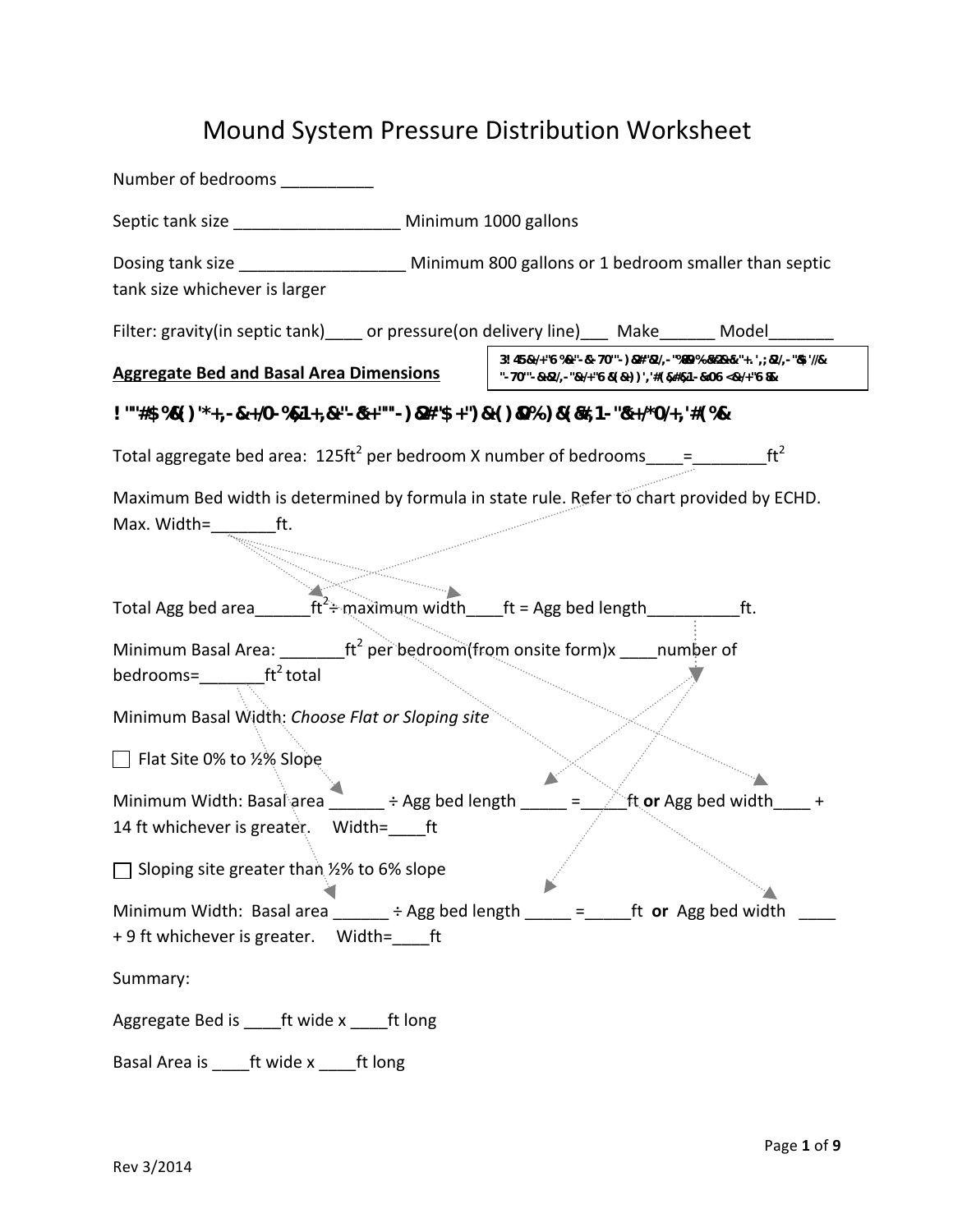# **Pressure Distribution Network**

Laterals are spaced 18 inches in from the ends of aggregate bed and 12 to 18 inches in from sides of aggregate bed. Spacing between laterals is 24 to 36 inches, 36 is preferred.

Lateral diameter is based on the length of laterals:

25 feet or less =  $1$  inch

Over 25 feet up to 40 feet =  $1\frac{1}{2}$  inches

Over 40 feet up to 55 feet =  $1\frac{1}{2}$  inches

Lateral diameter

Number of laterals

Length of one lateral

Total length of laterals

Hole spacing is 3 feet on center

Hole size is  $\frac{1}{4}$  inch

The last hole is drilled in the upper half of the end cap.

Number of holes per lateral = (lateral length-1.5) $\div$ 3 + X

 $X = 1$  when the decimal is less than .5 and  $X = 2$  when the decimal is .5 or greater

Example 1: lateral length is 47 ft, so  $(47-1.5)$  ÷3=15.17, .17 is less than .5 so the number of holes is 15+1 or 16 per lateral

Example 2: lateral length is 48 ft, so  $(48-1.5)$ :  $3=15.5$ , the number of holes is 15+2 or 17 per lateral

Number of holes per lateral= $\_\_\ x$  Number of laterals $\_\_\ = \_\_\_\ \$ total holes

Total Holes  $\quad$  x 1.28 gpm through a  $\frac{1}{4}$  inch hole= gpm flow rate(total discharge rate)

#### **Delivery Line**

Delivery line diameter is selected using the friction loss chart in the state rule. The chart lists velocity (v) and friction loss head  $(H_f)$  for a given flow (gpm) in each diameter of pipe in the chart. You must use a diameter pipe that produces a velocity of at least 2 fps for your flow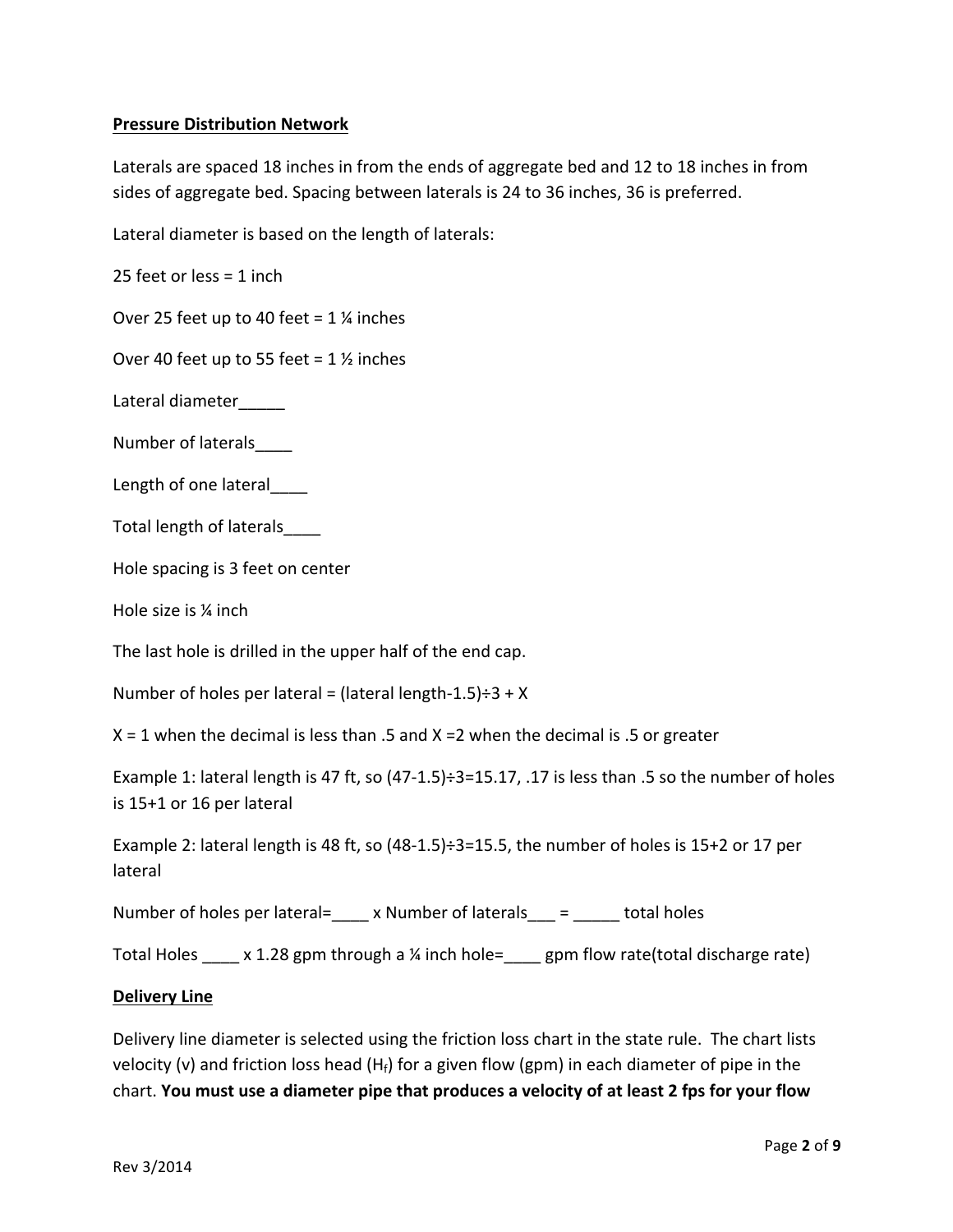rate. This velocity provides scouring action to help keep the delivery line clean. Velocities above 5 fps should be avoided.

Diameter of delivery line\_\_\_\_

Length of delivery line\_\_\_\_ THIS VALUE IS USED AGAIN LATER IN THE DOSING CHAMBER *SECTION*

Manifold Diameter

5 bedrooms (750 gpd) or less requires a 2 inch diameter manifold

Over 5 bedrooms the manifold must be the same diameter as the delivery line or 2 inches whichever is greater.

Manifold diameter you will be using The Manifold length

Fitting Schedule

| <b>Fitting</b>                                      | A. Quantity of<br>each type and<br>size used. | <b>B.</b> Equivalent Pipe Length<br>from chart in state rule or<br>manufacturer specs | <b>C.</b> Total equivalent pipe<br>length for each fitting type<br>and size. Multiply A x B |
|-----------------------------------------------------|-----------------------------------------------|---------------------------------------------------------------------------------------|---------------------------------------------------------------------------------------------|
| $\Rightarrow +6$ -: 90°<br elbow, standard<br>sharp | $2^{y} - 3$<br>$3n - 1$                       | $2" = 8.6$ ft<br>$3" = 11.1$ ft                                                       | 3 x 8 . 6 = 25 . 8 ft<br>1 x 11 . 1 = 11 . 1 ft                                             |
|                                                     |                                               |                                                                                       |                                                                                             |
| 90° elbow,<br>standard sharp                        |                                               |                                                                                       |                                                                                             |
| 90° elbow long<br>sweep radius                      |                                               |                                                                                       |                                                                                             |
| 45° elbow<br>standard                               |                                               |                                                                                       |                                                                                             |
| Tee - use branch<br>flow value                      |                                               |                                                                                       | Multiply A x B x 2 to account for<br>both branches of Tee                                   |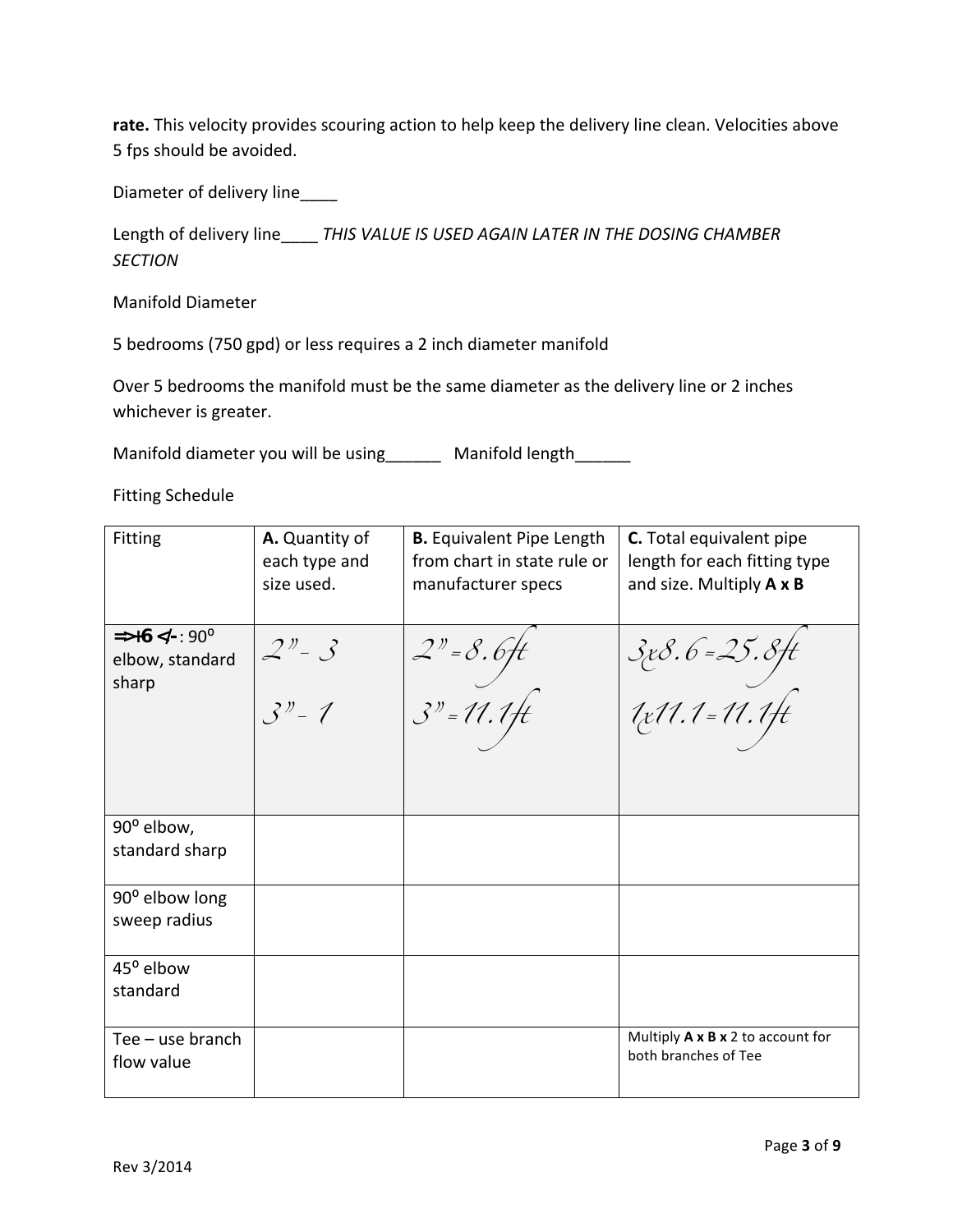| Gate Valve             |                                                                                                                                         |        |
|------------------------|-----------------------------------------------------------------------------------------------------------------------------------------|--------|
| Male/female<br>adapter |                                                                                                                                         |        |
| Check valve            |                                                                                                                                         |        |
| Union/cam lock         |                                                                                                                                         |        |
|                        |                                                                                                                                         |        |
|                        |                                                                                                                                         |        |
|                        |                                                                                                                                         |        |
|                        | Grand Total of column C<br>This is the equivalent<br>length of pipe added on<br>the delivery line length<br>due to the friction loss of |        |
|                        | the fittings.                                                                                                                           | $\sim$ |

Add the grand total of equivalent pipe length to the actual length of the delivery line to calculate total friction loss.

 $\triangle$ Delivery line length  $f$ t + equivalent length  $f$ t =  $f$ t of pipe total

Find friction loss factor in chart in state rule.  $H_f =$  \_\_\_\_\_\_

Total ft of pipe\_\_\_\_÷100 x Hf\_\_\_\_=\_\_\_\_\_ feet of friction loss in the delivery line.

# **Total Design Head**

- A. Friction loss in delivery line\_\_\_\_\_ft
- B. Elevation difference (pump to manifold) \_\_\_\_ft
- C. System design head 3 ft
- D. If using a pressure filter include head loss here \_\_\_\_\_\_\_ft (Value supplied by Manufacturer) SimTech filter is 0.5 ft

Total design head  $=A+B+C+D$  ft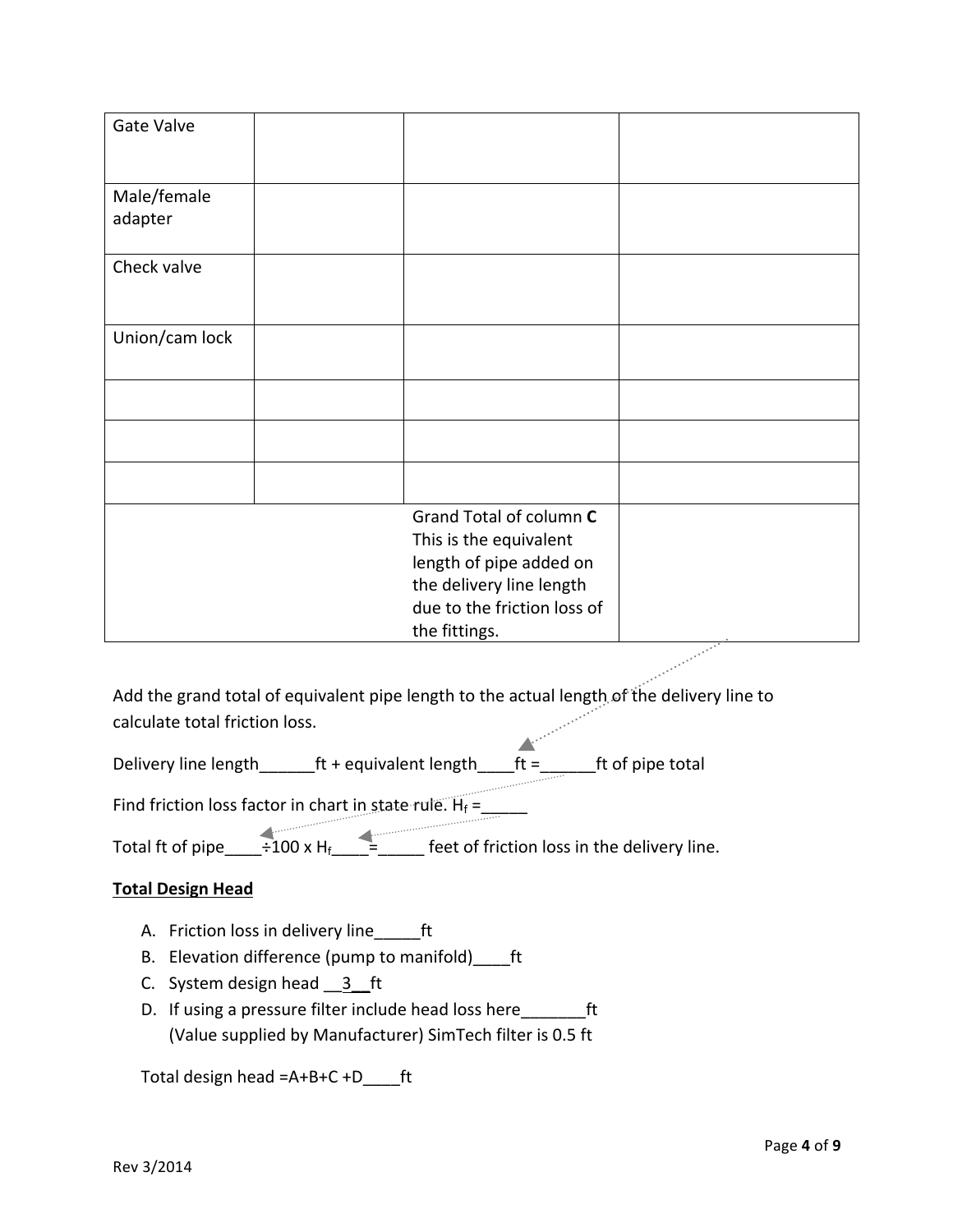# **Pump Sizing**

Pump sizing criteria

- 1. Total design head ft
- 2. Total discharge rate gpm

Plot this design point on the pump curve. It must be below (to the left of the curve).



## $\Rightarrow +6 < -28$

The design point is 12 feet of head and a total discharge rate of 32 gpm. Draw a line from the origin  $(0,0)$  through the design point to the pump curve. The line should cross the curve in the **middle 1/3** for optimum efficiency and pump life. Draw a line straight down from the point where this line crosses the curve (represented by the dotted line). The difference between the dotted line and total discharge rate of the system should be at least a 10% difference, but not more than 20 gpm.

Pump's make, model

Pump performance curve included with plan  $\vert \ \vert$ 

▲

3@AB=?**%Only effluent, sewage or grinder pumps** may be used.

#### **Dosing Chamber**

The dose volume for an elevated sand mound is  $\frac{1}{4}$  of the daily design flow plus the drain back volume from the delivery line, if it drains back to the tank.

Daily design flow equals the number of bedrooms  $\frac{150 \text{ gallons per day}}{150 \text{ gallons per day}}$  gpd

Length of delivery line \_\_\_\_\_ft x \_\_\_\_\_\_gallons per foot of pipe (found in chart in state rule)=\_\_\_\_\_\_gallons drain back from delivery line.

Daily design flow\_\_\_\_\_\_\_\_<sup>+4</sup> + \_\_\_\_\_\_\_ drain back=\_\_\_\_\_\_\_ total dose volume

You must know the gallons per inch in the dosing chamber (from manufacturer) to calculate how many inches the pump float must travel from the on to off positions to dose the correct volume.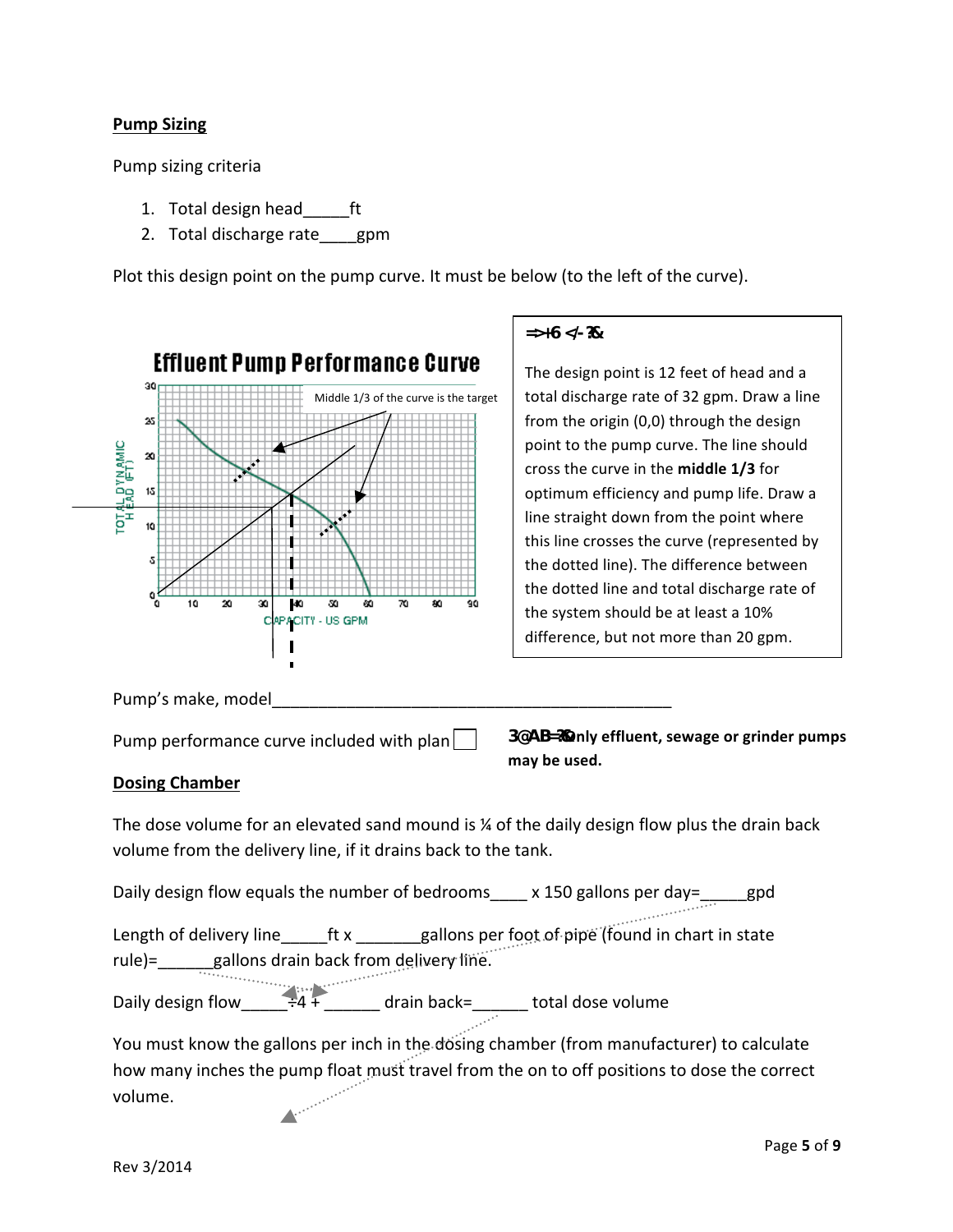Total dose volume\_\_\_\_ $\div$ \_\_\_\_\_ gallons per inch in dosing chamber = \_\_\_\_\_ inches travel from pump on to pump off.

All electrical connections will be made in a NEMA 4X junction box.  $\Box$ 

It is preferred that the junction box be outside the riser and that it is not directly connected to any conduit that extends into the riser. All openings into riser must be made gas and moisture tight.

Dosing chamber will have a riser to surface.  $\Box$ 

Dosing Chamber will have audio and visual alarm.  $\Box$ 

# **Perimeter Drain**

Depth of perimeter drain\_\_\_\_\_\_inches

Perimeter drain outfall

On lot to ground surface (elevations included on plan) $\Box$ 

To field tile discharging off lot (elevations and legal easements included) $\Box$ 

## **Plans**

A scale drawing of the proposed mound system including all applicable worksheet items, bird's eye view, cross sectional view, and required ground surface elevations is included.

The four corners of the mound are staked/flagged and the mound and dispersal area is **fenced and ready for a site review.** 

# **Useful Tables from State Rule**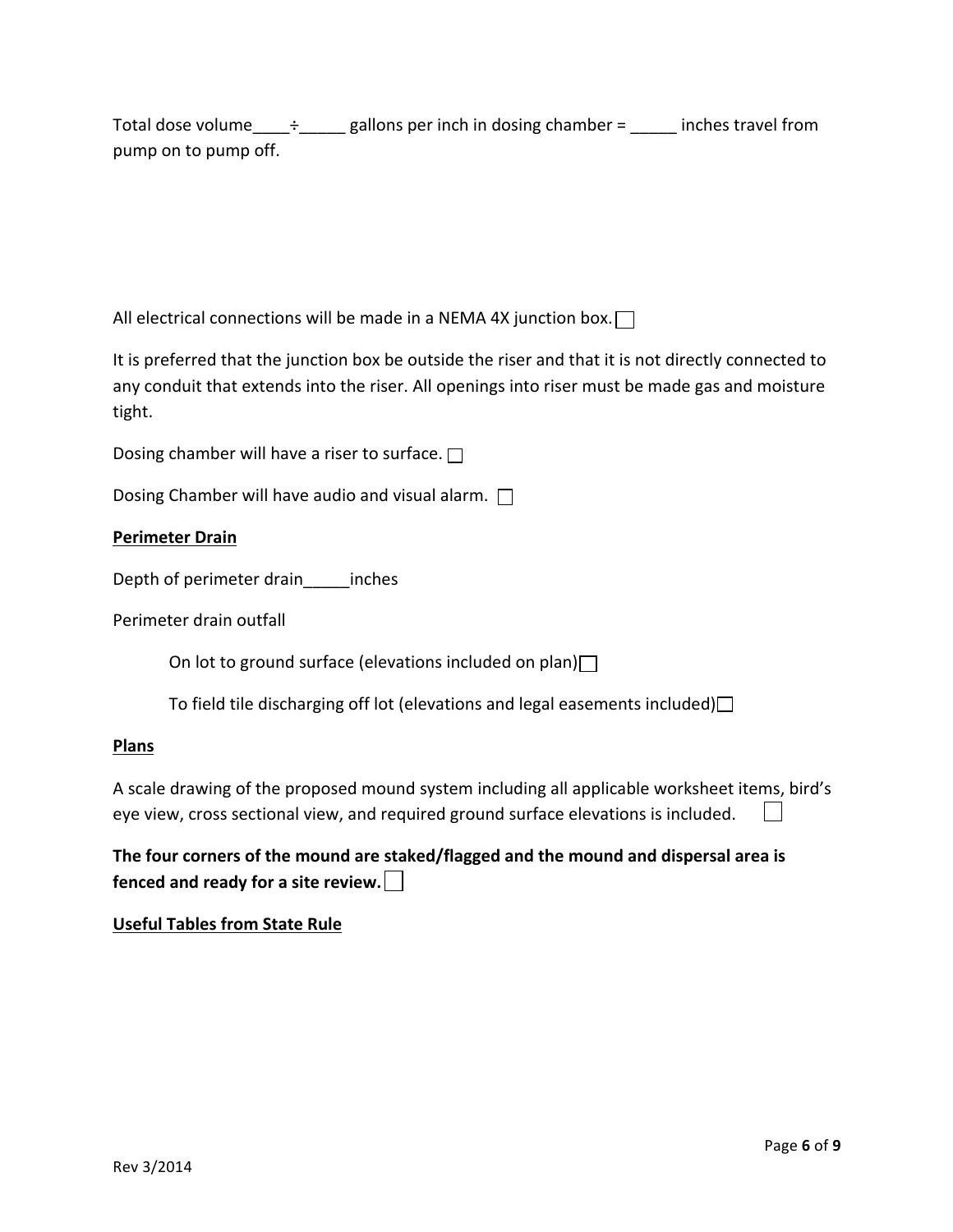| Table X - Plastic Pipe Fittings: Friction Loss - Equivalent Length of Straight Pipe (ft.)*                                                       |     |         |       |      |        |      |      |  |  |
|--------------------------------------------------------------------------------------------------------------------------------------------------|-----|---------|-------|------|--------|------|------|--|--|
| Fitting:                                                                                                                                         | ш   | 1 1 /4" | 11/2" | 2"   | 2 1/2" | 3"   | 4"   |  |  |
| 90° elbow, standard sharp, inside radius                                                                                                         | 5.3 | 6.7     | 75    | 8.6  | 9.3    | 11.1 | 13.1 |  |  |
| 90° elbow, long sweep radius                                                                                                                     | 2.5 | 3.8     | 4.0   | 5.7  | 69     | 7.9  | 12.0 |  |  |
| 45° elbow, standard                                                                                                                              | 1.4 | 1.8     | 2.1   | 2.6  | 3.1    | 4.0  | 5.1  |  |  |
| Tee Flow (run flow)                                                                                                                              | 1.7 | 2.3     | 2.7   | 4.3  | 5.1    | 6.2  | 8.3  |  |  |
| Tee Flow (branch flow)                                                                                                                           | 6.0 | 7.0     | 8.0   | 12.0 | 15.0   | 16.0 | 22.0 |  |  |
| Gate Valve                                                                                                                                       | 0.6 | 0.8     | 1.0   | 1.5  | 1.6    | 2.0  | 3.0  |  |  |
| Male/Female adapter<br>2.8<br>5.5<br>9.0<br>3.5<br>6.5<br>2.0<br>4.5                                                                             |     |         |       |      |        |      |      |  |  |
| *Assigned values. Other values for friction loss may be used if documentation from the pipe manufacturer is<br>provided with the plan submittal. |     |         |       |      |        |      |      |  |  |

| Table XII – Pipe Volume for Various Diameter Pipes (gal/ft) |                       |     |     |     |      |      |  |  |
|-------------------------------------------------------------|-----------------------|-----|-----|-----|------|------|--|--|
| Pipe Diameter (in)                                          | 2*<br>つ米<br>1/4<br>4* |     |     |     |      |      |  |  |
| Volume (gal/ft)                                             | .045                  | 078 | 106 | 174 | .384 | .650 |  |  |

\*These diameters and pipe volumes are for calculating the total volume of the effluent force main. They are not used for calculating volumes of pressure distribution laterals.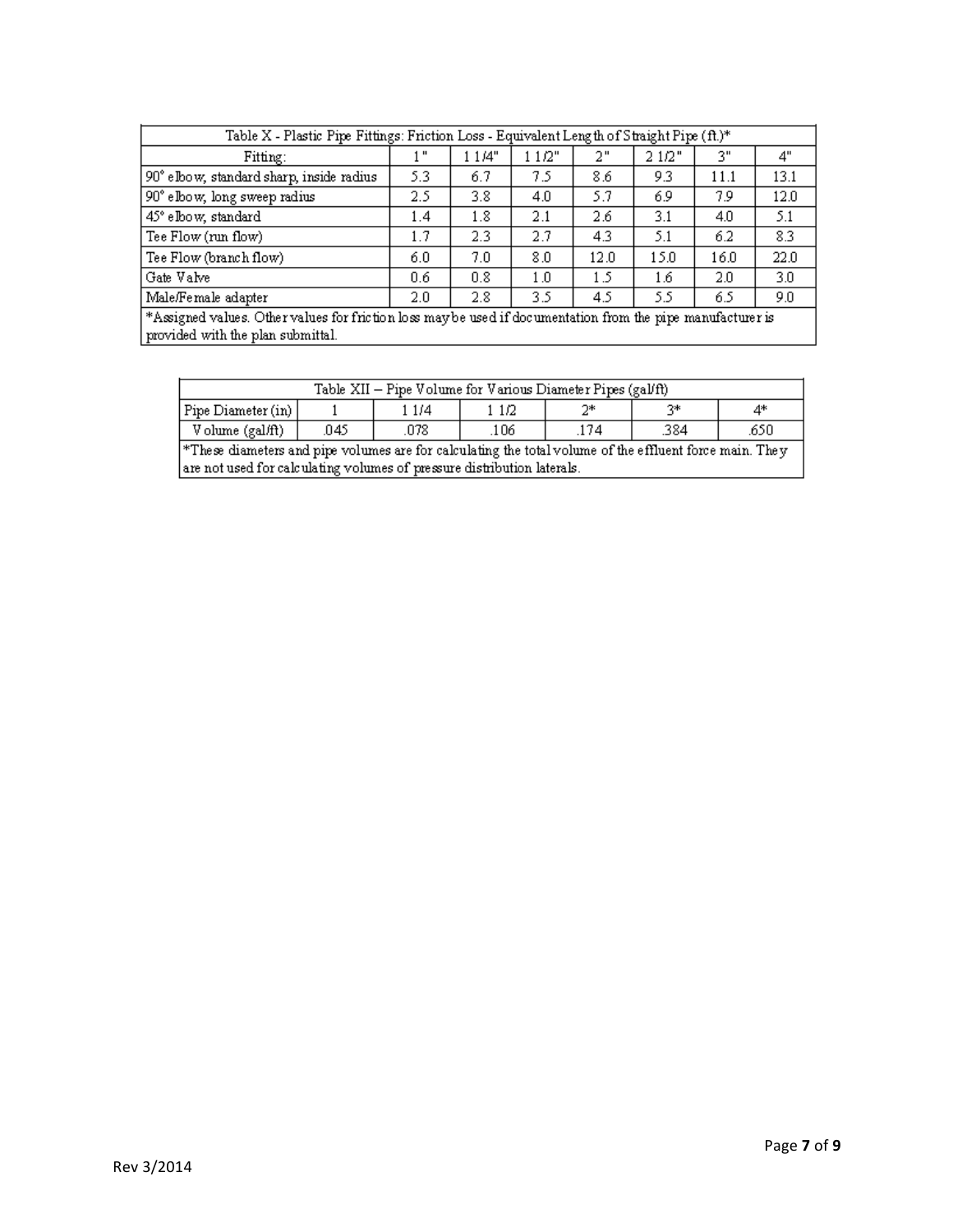| Table IX - Friction Losses in Plastic Pipe (per 100 feet of pipe)                                            |                                                                                                                                                                                   |       |                                                                                                                                 |       |      |                |      |                |      |             |      |                |      |       |
|--------------------------------------------------------------------------------------------------------------|-----------------------------------------------------------------------------------------------------------------------------------------------------------------------------------|-------|---------------------------------------------------------------------------------------------------------------------------------|-------|------|----------------|------|----------------|------|-------------|------|----------------|------|-------|
| Pipe Diameter, Flow (gpm), Velocity (v) <sup>2</sup> , and Friction Loss Head (H <sub>d</sub> ) <sup>1</sup> |                                                                                                                                                                                   |       |                                                                                                                                 |       |      |                |      |                |      |             |      |                |      |       |
| Flow                                                                                                         | 1"<br>11/4"                                                                                                                                                                       |       | 11/2"                                                                                                                           |       |      | 2"             |      | 21/2"          |      | 3"          |      | 4"             |      |       |
| (gpm)                                                                                                        |                                                                                                                                                                                   |       |                                                                                                                                 |       |      |                |      |                |      |             |      |                |      |       |
| Q                                                                                                            | v                                                                                                                                                                                 | $H_r$ | v                                                                                                                               | $H_r$ | v    | H <sub>f</sub> | v    | H <sub>f</sub> | v    | $H_{\rm f}$ | ν    | H <sub>f</sub> | ν    | $H_r$ |
| 1                                                                                                            | 0.37                                                                                                                                                                              | 0.11  |                                                                                                                                 |       |      |                |      |                |      |             |      |                |      |       |
| 2                                                                                                            | 0.74                                                                                                                                                                              | 0.38  | 0.43                                                                                                                            | 0.10  |      |                |      |                |      |             |      |                |      |       |
| 3                                                                                                            | 1.11                                                                                                                                                                              | 0.78  | 0.64                                                                                                                            | 0.21  | 0.47 | 0.10           |      |                |      |             |      |                |      |       |
| 4                                                                                                            | 1.49                                                                                                                                                                              | 1.31  | 0.86                                                                                                                            | 0.35  | 0.63 | 0.16           |      |                |      |             |      |                |      |       |
| 5                                                                                                            | 1.86                                                                                                                                                                              | 1.92  | 1.07                                                                                                                            | 0.52  | 0.79 | 0.24           |      |                |      |             |      |                |      |       |
| 6                                                                                                            | 2.23                                                                                                                                                                              | 2.70  | 129                                                                                                                             | 0.71  | 0.95 | 033            | 0.57 | 0.10           |      |             |      |                |      |       |
| 8                                                                                                            | 2.97                                                                                                                                                                              | 4.59  | 1.72                                                                                                                            | 1.19  | 1.26 | 0.56           | 0.77 | 0.17           |      |             |      |                |      |       |
| 10                                                                                                           | 3.71                                                                                                                                                                              | 6.90  | 2.15                                                                                                                            | 1.78  | 1.58 | 0.83           | 0.96 | 0.25           | 067  | 0.11        |      |                |      |       |
| 15                                                                                                           | 5.57                                                                                                                                                                              | 14.7  | 322                                                                                                                             | 3.76  | 2.37 | 1.74           | 1.43 | 0.52           | 1.01 | 0.22        |      |                |      |       |
| 20                                                                                                           | 7.43                                                                                                                                                                              | 252   | 429                                                                                                                             | 6.42  | 3.16 | 296            | 1.91 | 87             | 134  | 0.37        | 0.87 | 0.13           |      |       |
| 25                                                                                                           | 9.28                                                                                                                                                                              | 386   | 537                                                                                                                             | 9.74  | 3.94 | 4.46           | 2.39 | 1.29           | 168  | 0.54        | 1.09 | 0.19           |      |       |
| 30                                                                                                           |                                                                                                                                                                                   |       | 6.44                                                                                                                            | 13.6  | 4.73 | 627            | 2.87 | 1.81           | 2.01 | 0.76        | 1.30 | 026            |      |       |
| 35                                                                                                           |                                                                                                                                                                                   |       | 7.51                                                                                                                            | 18.2  | 5.52 | 8.40           | 3.35 | 2.42           | 235  | 1.01        | 1.52 | 035            | 0.88 | 0.10  |
| 40                                                                                                           |                                                                                                                                                                                   |       | 8.59                                                                                                                            | 23.6  | 6.30 | 10.7           | 3.83 | 3.12           | 268  | 1.28        | 1.74 | 0.44           | 1.01 | 0.12  |
| 45                                                                                                           |                                                                                                                                                                                   |       |                                                                                                                                 |       | 7.09 | 13.5           | 4.30 | 3.85           | 3.02 | 1.54        | 1.95 | 0.55           | 1.13 | 0.15  |
| 50                                                                                                           |                                                                                                                                                                                   |       |                                                                                                                                 |       | 7.88 | 16.5           | 4.78 | 4.68           | 335  | 1.93        | 2.17 | 0.67           | 1.26 | 0.18  |
| 60                                                                                                           |                                                                                                                                                                                   |       |                                                                                                                                 |       | 9.47 | 23.6           | 5.74 | 6.62           | 4.02 | 2.72        | 2.60 | 094            | 1.51 | 0.25  |
| 70                                                                                                           |                                                                                                                                                                                   |       |                                                                                                                                 |       |      |                | 6.70 | 8.86           | 469  | 3.67        | 3.04 | 125            | 1.76 | 0.33  |
| 80                                                                                                           |                                                                                                                                                                                   |       |                                                                                                                                 |       |      |                | 7.65 | 115            | 536  | 4.69        | 3.47 | 1.59           | 2.02 | 0.42  |
| 90                                                                                                           |                                                                                                                                                                                   |       |                                                                                                                                 |       |      |                | 8.60 | 143            | 6.03 | 5.83        | 3.91 | 199            | 2.27 | 0.52  |
| 100                                                                                                          |                                                                                                                                                                                   |       |                                                                                                                                 |       |      |                |      |                | 6.70 | 7.13        | 4.34 | 2.42           | 2.52 | 0.63  |
| 125                                                                                                          |                                                                                                                                                                                   |       |                                                                                                                                 |       |      |                |      |                | 838  | 10.9        | 5.43 | 3.72           | 3.15 | 0.96  |
| 150                                                                                                          |                                                                                                                                                                                   |       |                                                                                                                                 |       |      |                |      |                |      |             | 6.51 | 5.16           | 3.78 | 1.34  |
| 175                                                                                                          |                                                                                                                                                                                   |       |                                                                                                                                 |       |      |                |      |                |      |             | 7.60 | 690            | 4.41 | 1.79  |
| 200                                                                                                          |                                                                                                                                                                                   |       |                                                                                                                                 |       |      |                |      |                |      |             | 8.68 | 893            | 5.04 | 2.27  |
| 225                                                                                                          |                                                                                                                                                                                   |       |                                                                                                                                 |       |      |                |      |                |      |             |      |                | 5.67 | 2.84  |
| 250                                                                                                          |                                                                                                                                                                                   |       |                                                                                                                                 |       |      |                |      |                |      |             |      |                | 6.30 | 3.37  |
| 275                                                                                                          |                                                                                                                                                                                   |       |                                                                                                                                 |       |      |                |      |                |      |             |      |                | 6.93 | 4.13  |
| 300                                                                                                          |                                                                                                                                                                                   |       |                                                                                                                                 |       |      |                |      |                |      |             |      |                | 7.56 | 4.87  |
| 325                                                                                                          |                                                                                                                                                                                   |       |                                                                                                                                 |       |      |                |      |                |      |             |      |                | 8.19 | 5.70  |
|                                                                                                              |                                                                                                                                                                                   |       | This figure is based on flows for PVC Schedule 40 pipe (flow coefficient: C-150). Other values for friction loss may be used if |       |      |                |      |                |      |             |      |                |      |       |
|                                                                                                              |                                                                                                                                                                                   |       |                                                                                                                                 |       |      |                |      |                |      |             |      |                |      |       |
|                                                                                                              | documentation from the pipe manufacturer is provided with the plan sub mittal. Calculations using the Hazen-Williams equation<br>may be used if provided with the plan submittal. |       |                                                                                                                                 |       |      |                |      |                |      |             |      |                |      |       |
| <sup>2</sup> Flow velocity must be at least 2 fps; flow velocities above 5 fps should be avoided.            |                                                                                                                                                                                   |       |                                                                                                                                 |       |      |                |      |                |      |             |      |                |      |       |

# MAXIMUM AGGREGATE BED WIDTH (BED LENGTH) All values calculated using formula in 410 IAC 6-8.3